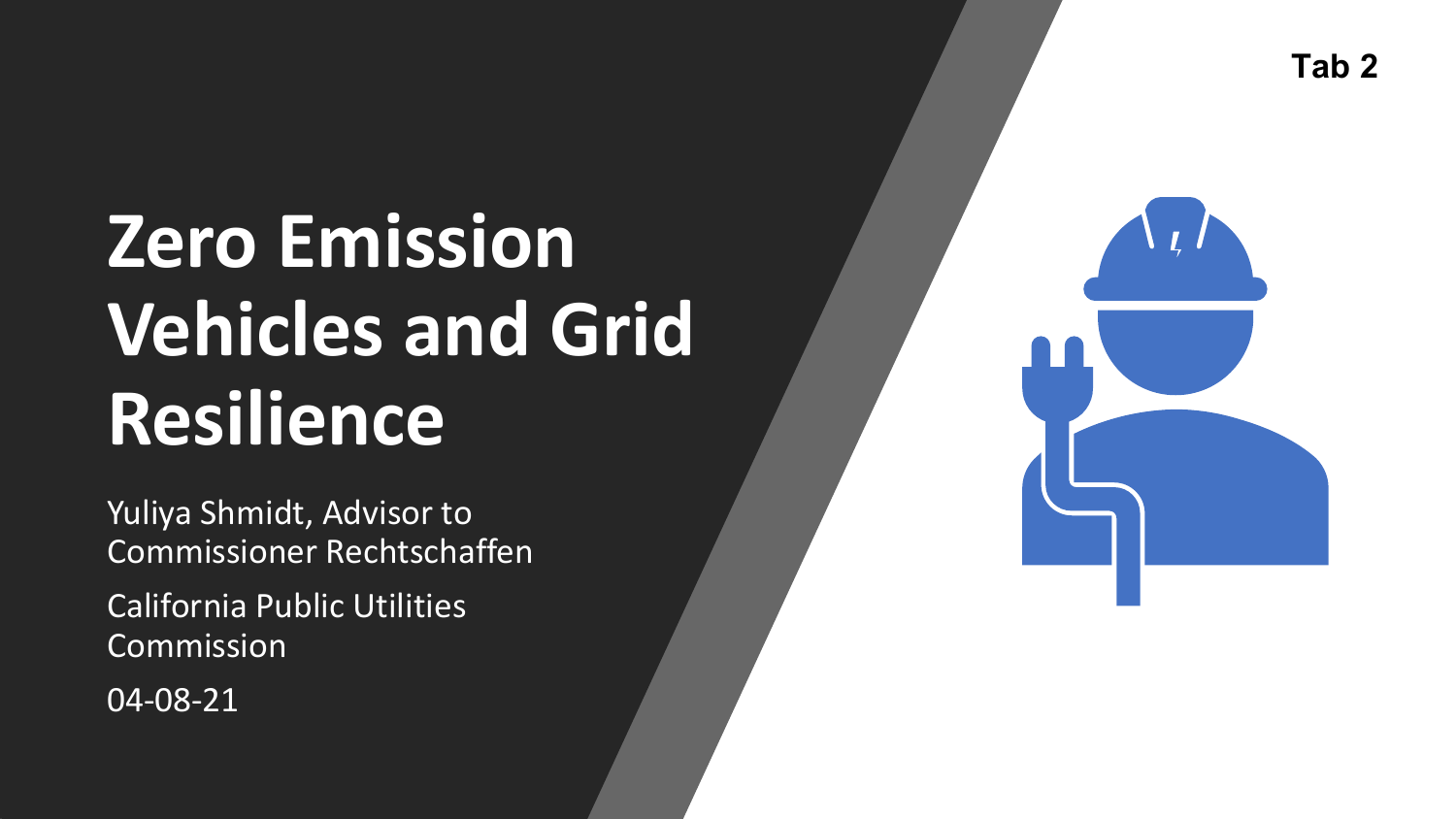Role of the CPUC and Electric Utilities

Outline | Electric charging and grid resilience

> Vehicle-Grid Integration (VGI)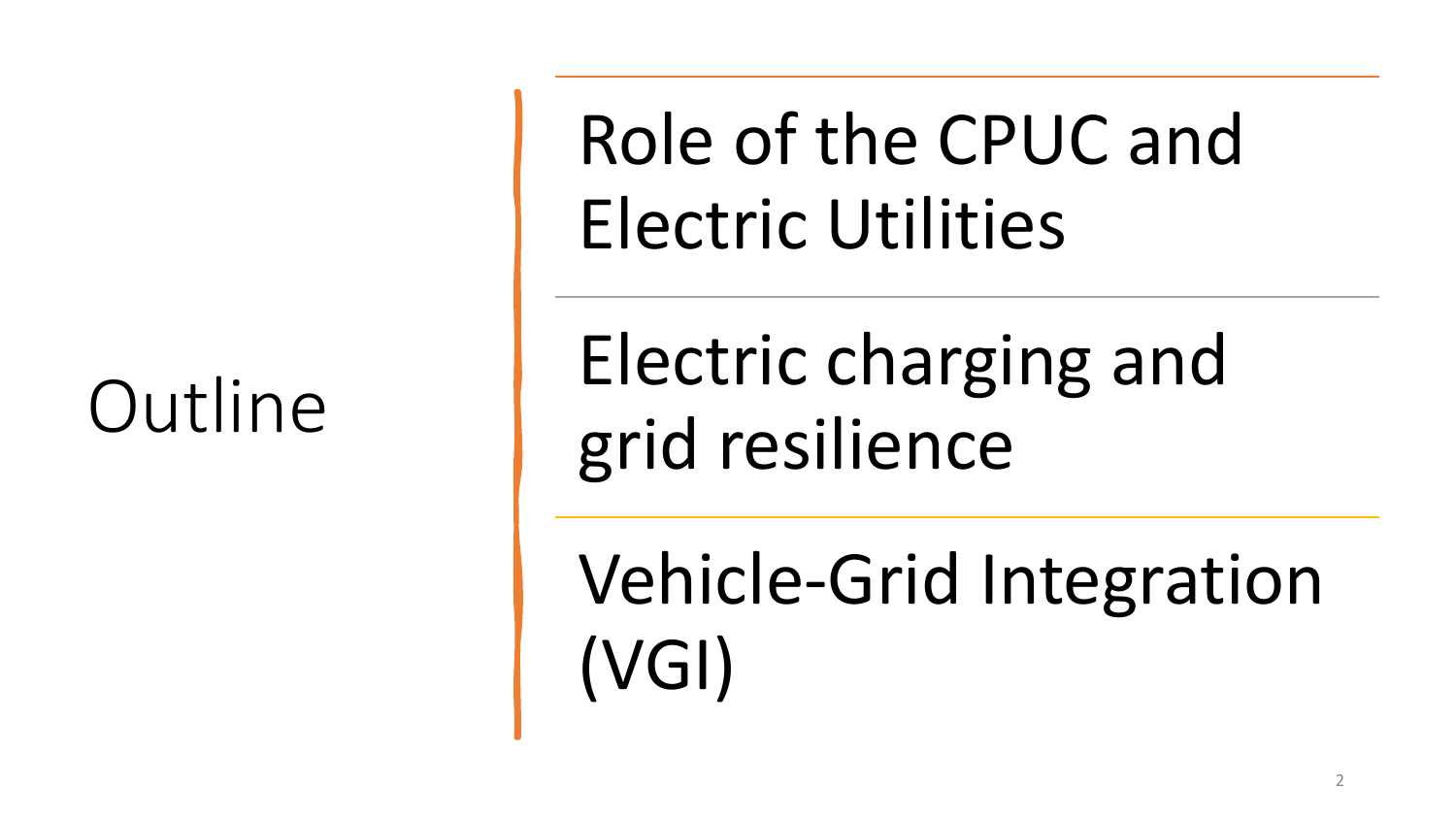

#### Zero Emissions Vehicles (ZEVs) will grow quickly as percentage of all vehicles

**2029:** CA Air Resources Board requires that all new transit buses be ZEV

 **2030:** CA Energy Commission's (CEC) assessment projects 8 million light-duty cars on the road



 **2035:** Governor Newsom's Executive Order mandates that all new lightduty cars be ZEV

 **2035:** Executive Order mandates that all off-road vehicles and drayage trucks be ZEV, where feasible

 **2045:** Executive Order mandates all new MD/HD vehicles be ZEV, where feasible

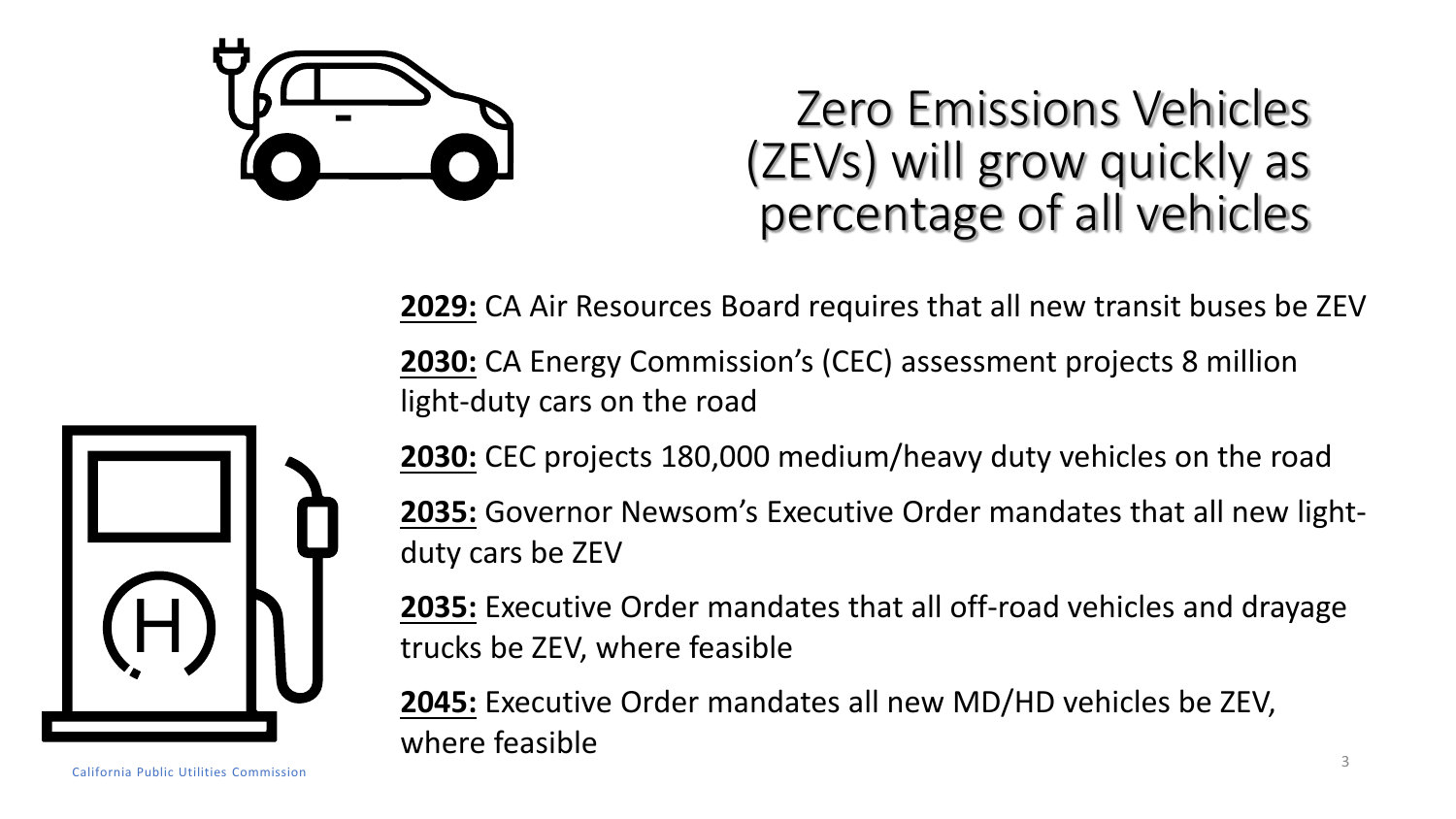#### Role of the CPUC and Utilities

#### Infrastructure Investment

- Distribution grid that can support EV charging
- • Make-ready infrastructure for EV chargers
	- Utility side of the meter: wiring and conduit
	- • Customer side of the meter: panel upgrades, additional wiring and conduit

Minimizing Impacts on Grid

- Rate Design
- VGI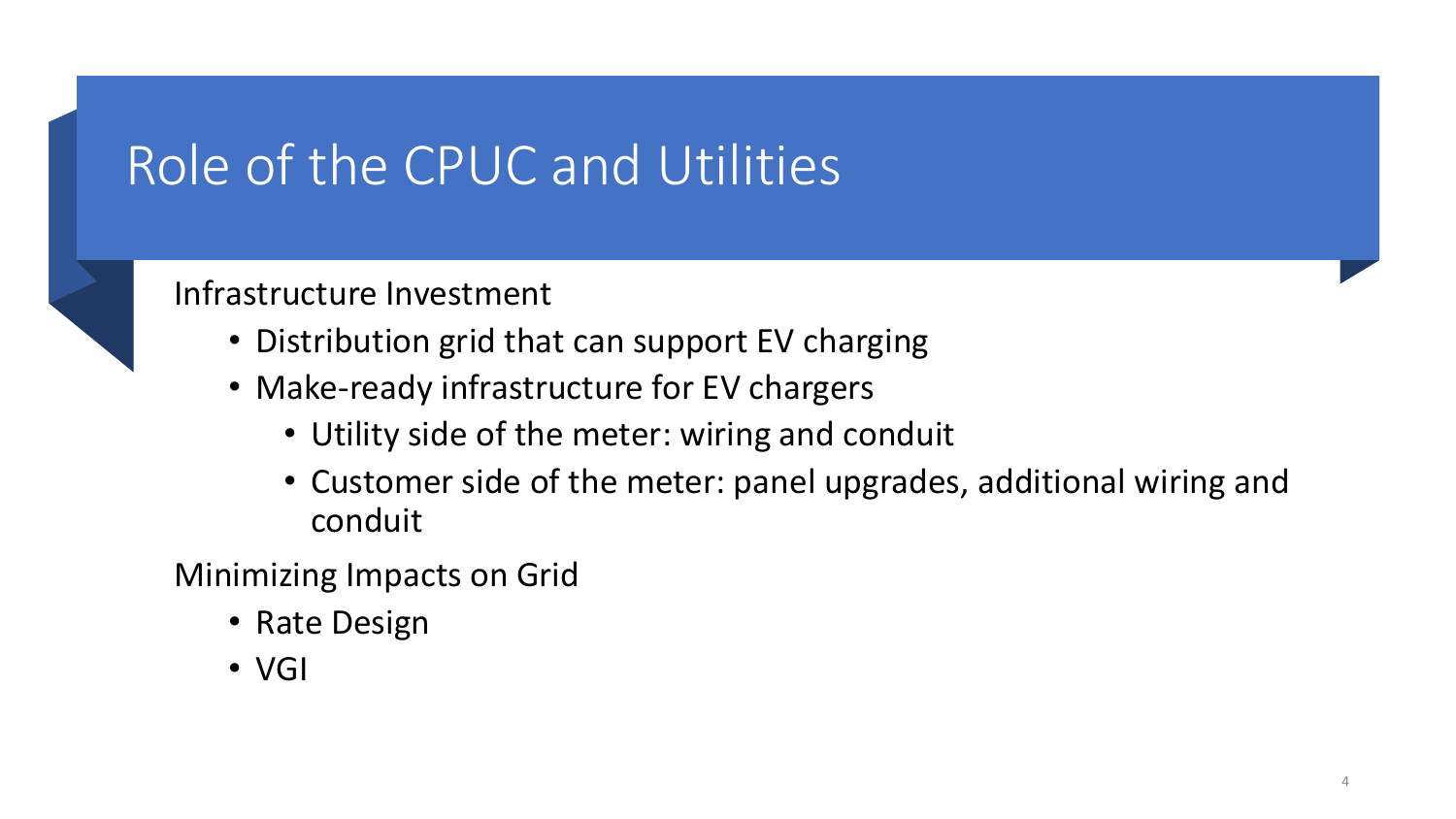#### CPUC has authorized over \$1.5B in utility investment across dozens of programs

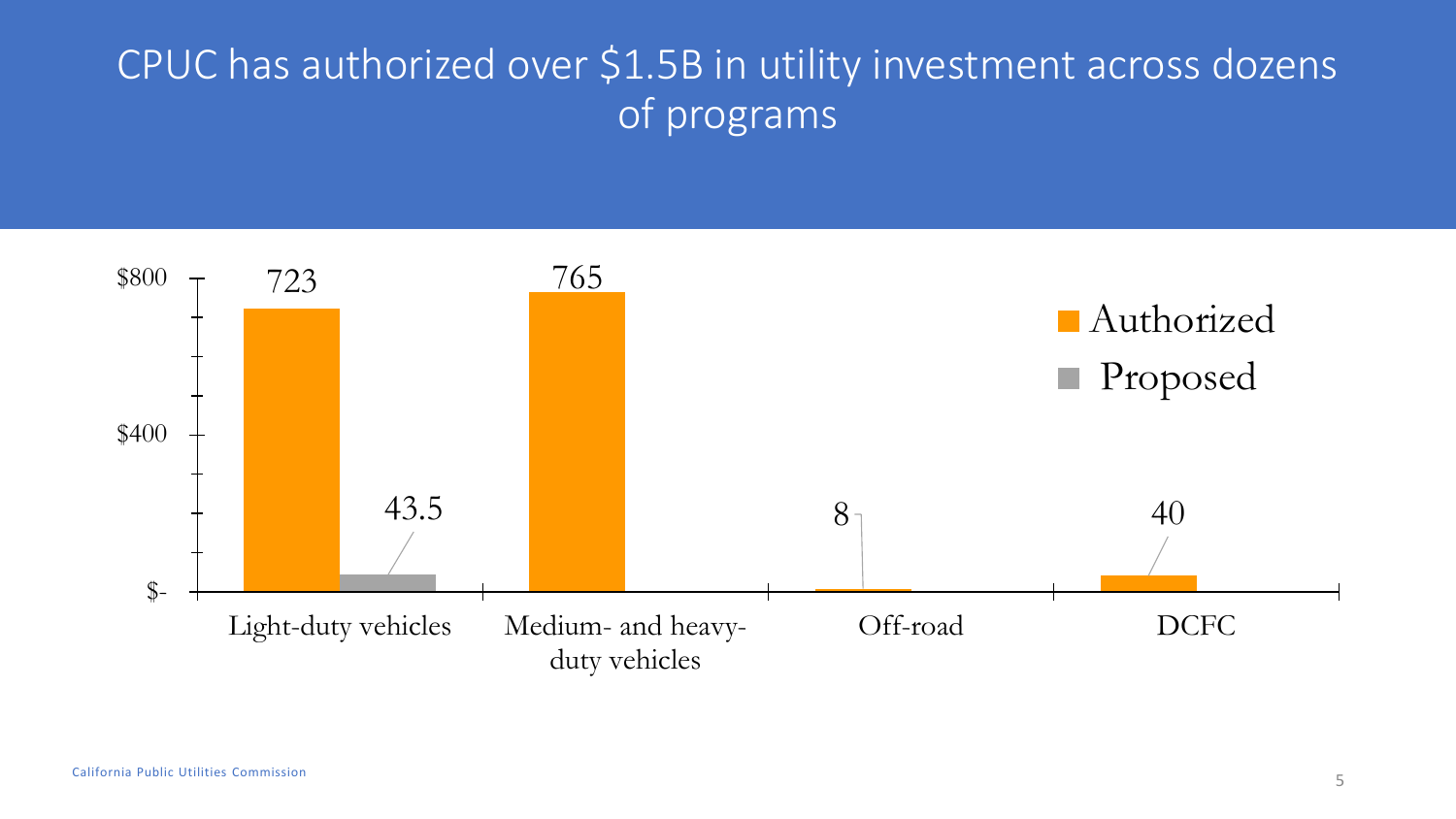

#### Transportation Electrification Framework (TEF)

Overarching Commission policy for Transportation Electrification

- • Draft proposal issued in February 2020 (available at [www.cpuc.ca.gov/zev](http://www.cpuc.ca.gov/zev))
- Robust stakeholder participation
- Initial policy decision expected Q2 2021

 TEF identifies the IOUs' role in ensuring availability of charging during outages as:

- Customer communication
- Backup power resources
- Availability of public charging, including in rural areas
- Repairing damage to utility TE infrastructure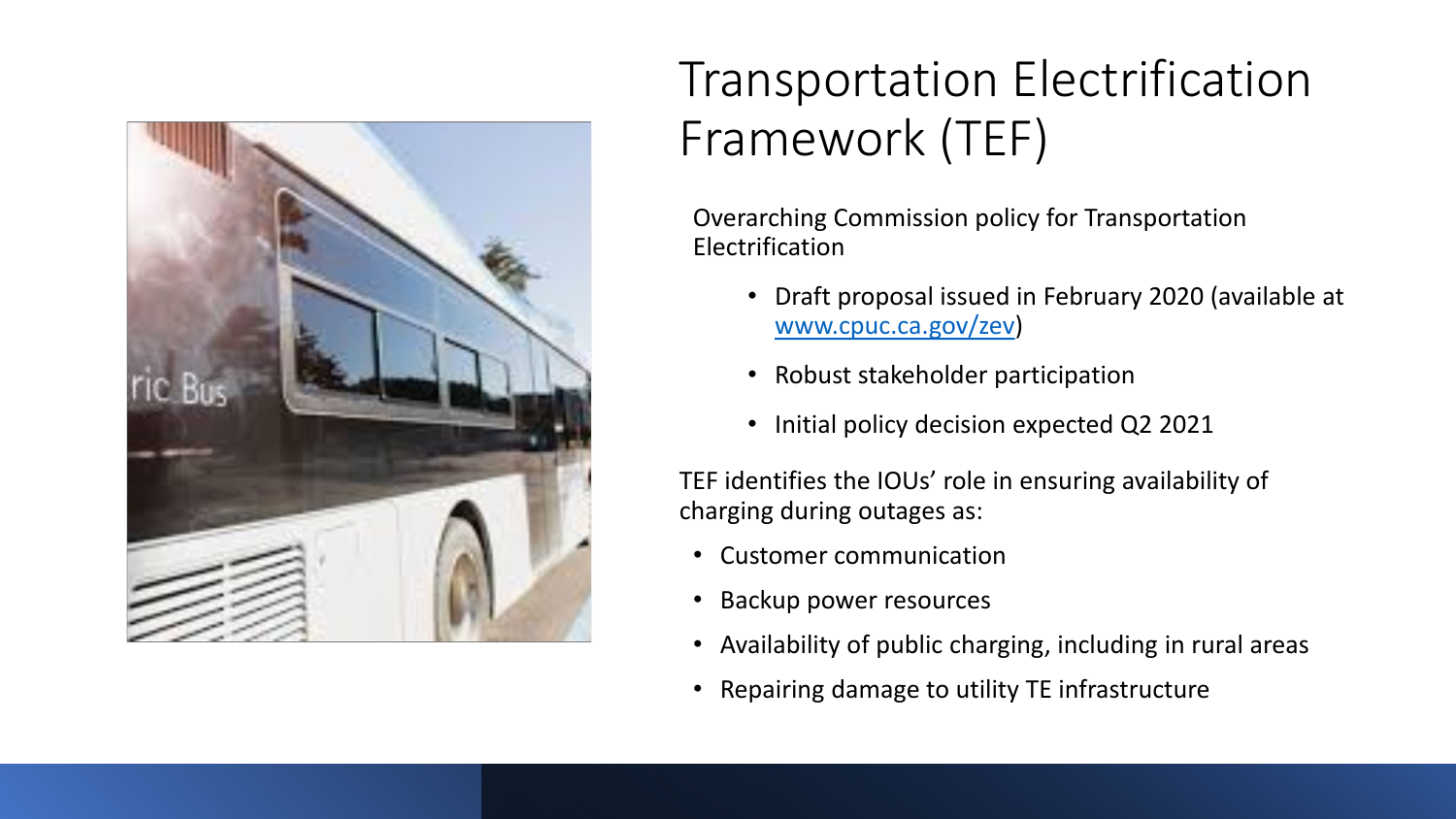## Public Safety Power Shutoffs (PSPS)

- Definition: PSPS events are temporary power shut-offs to areas that contain infrastructure that could cause a wildfire
- CPUC has issued several decision with detailed guidance on how utilities can call PSPS events
	- • Utilities are required to develop detailed communication plans for PSPS events
	- Utilities are required to provide 48-72 hours notice
	- • Utilities must complete a Transportation Resilience Needs Assessment prior to the 2021 fire season
		- • Study transportation infrastructure that is affected by power outages such as bridges, tunnels, traffic lights, and EV charging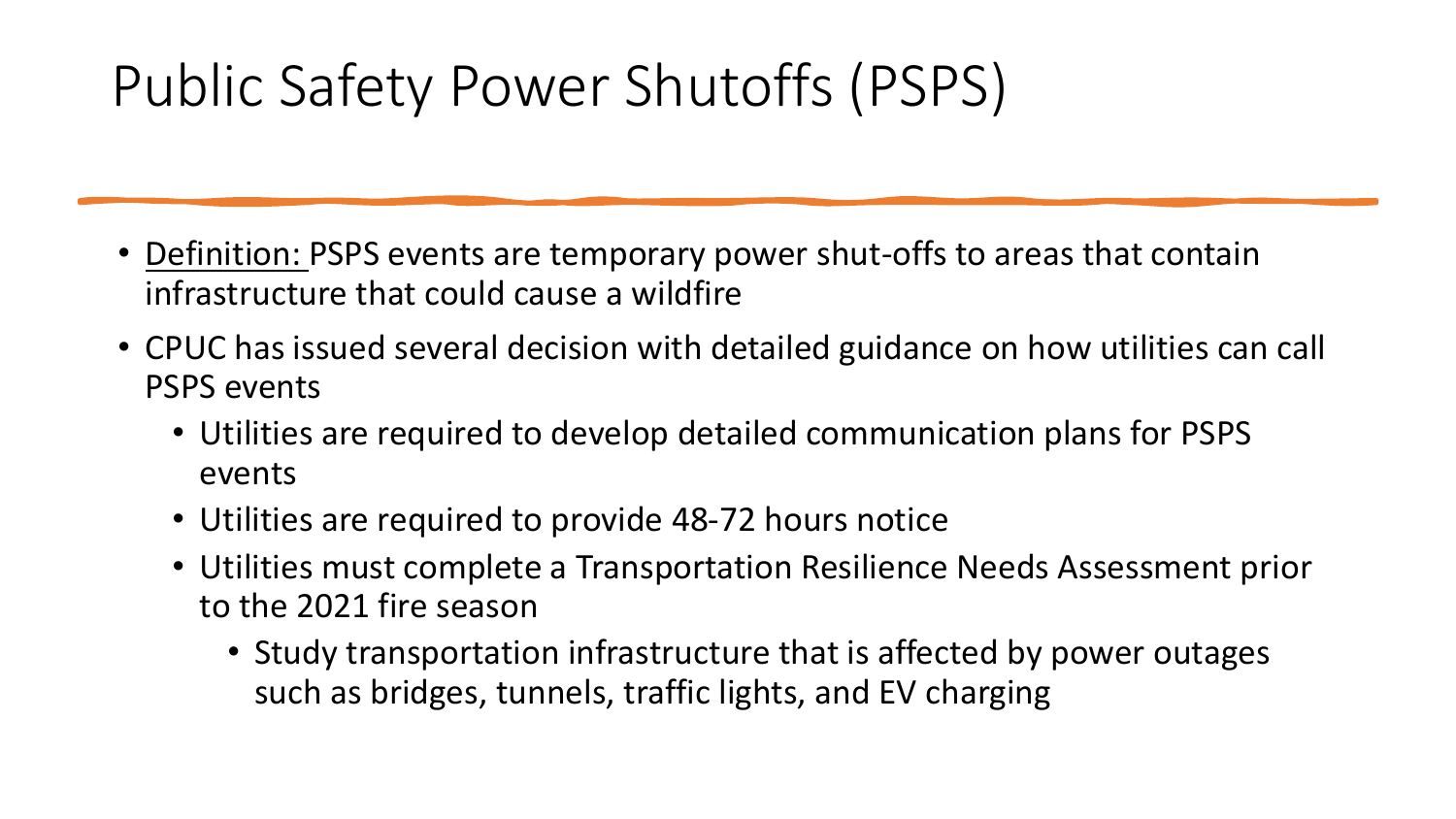## Public Safety Power Shutoffs (PSPS)

- • By the 2021 wildfire season, utilities must execute plans to ensure that mobile EV fast charging is available and priority access is granted to customers impacted by de-energization events, especially along major transportation corridors
- • Utilities' public websites and mobile apps must communicate the location, number, and accessibility of all Level 3 charging stations and publicly available Level 2 charging stations in proximity to areas impacted by PSPS
- • Utilities must coordinate with charging providers to reinforce networks and key charging locations with backup generation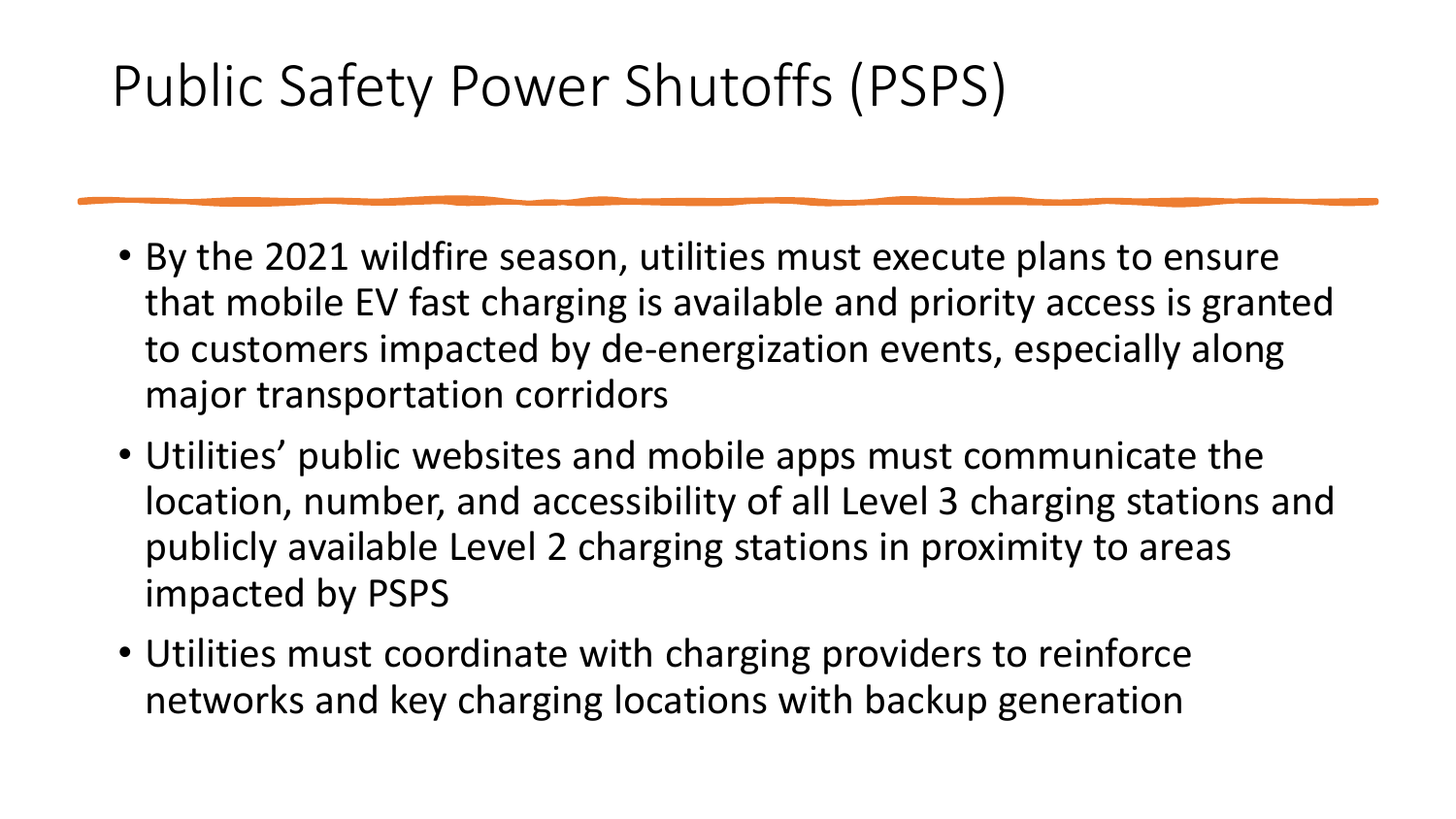## Vehicle Grid Integration: crucial next step in TE development

 VGI is an umbrella term for a host of measures and behaviors that better integrate EV charging with the electric grid

- • VGI: smart charging (i.e. charging that is responsive to TOU or dynamic price signals)
- Vehicle-to-Grid (V2G): vehicle batteries feeding power back to the grid
- Vehicle-to-Home (V2H) or Vehicle-to Load (V2L): vehicle batteries providing power to home or other customer electric load for example during power outages

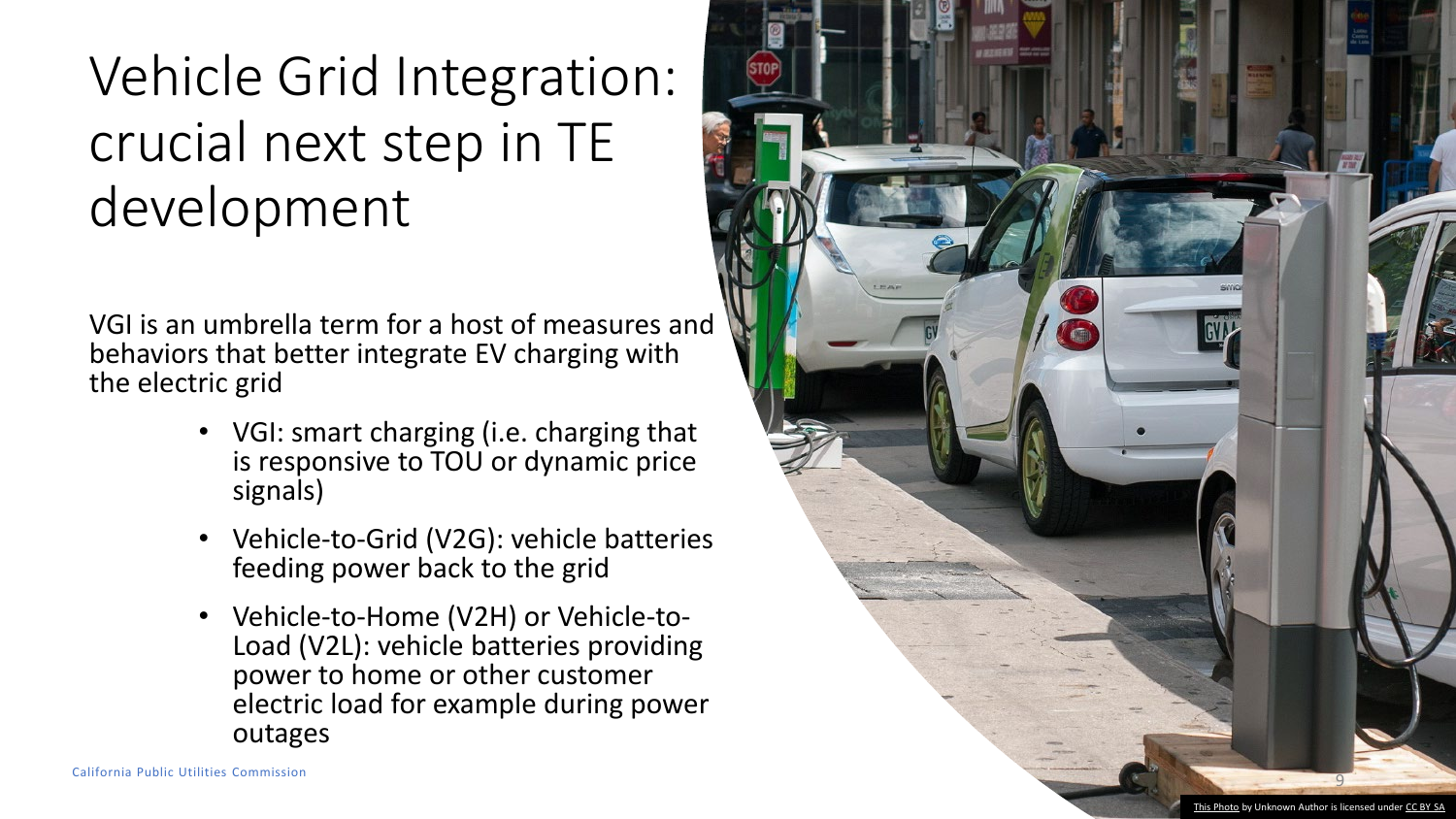Reduce grid impact or even create grid benefit from additional electric load.

 Deliver grid services by providing power back to the grid during needed times

 Reduce customer cost of charging by allowing drivers to employ managed charging

 Reduce customer cost of ownership by allowing drivers to earn revenue from their cars.

#### Benefits of VGI